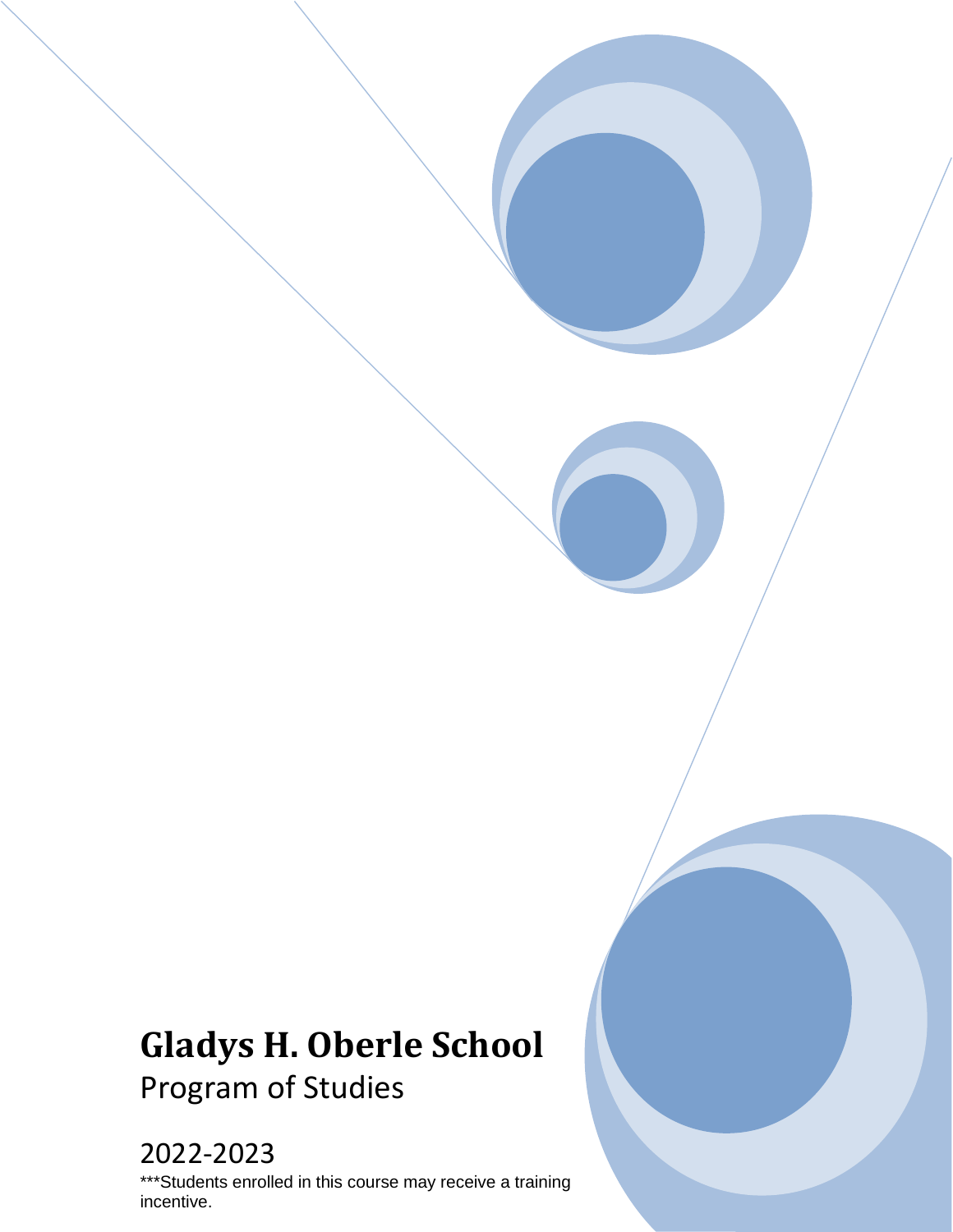## **ENGLISH COURSES**

#### **ENGLISH 9, 10, 11, 12 (1130, 1140, 1150, 1160)** 1 Credit

English provides instruction for students who wish to attend a junior or community college or for those who plan to join the work force immediately after high school. Instruction provides opportunities for real-life applications of reading and communication and emphasizes the Virginia Standards of Learning.

#### **PHOTOJOURNALISM I (1215)**

1 Credit

This course is a comprehensive, career development program that will expose students to the diverse careers that make up Journalism. It will focus on various aspects of photography, story writing, presentations and various computer applications involving how the jobs can get done. This will be accomplished with the use of a camera, journal writing, audio visuals, photo editing and presentation applications and several field trips into the community.

#### **PHOTOJOURNALISM II (1216)**

1 Credit

A continuation of Photojournalism I, students will enhance skills previously learned. It will focus on various aspects of photography, story writing, presentations and various computer applications involving how the jobs can get done. This will be accomplished with the use of a camera, journal writing, audio visuals, photo editing and presentation applications and several field trips into the community.

#### **CREATIVE WRITING I (1171)**

1 Credit

This course emphasizes developing an effective critique and provides a climate that enhances enjoyment of creative expression. Students will experiment with literary genres and with various techniques and forms.

#### **ADVANCED COMPOSITION (1177)**

1 Credit

A continuation of course I, students will build upon and refine the skills and concepts developed previously and will be involved selfdirected projects. Students will be encouraged to submit work for publication within and outside the school.

#### **DEVELOPMENTAL READING (1181, 1182, 1183, 1184)**

#### 1 Credit

Classes are designed for students requiring differentiated instruction in reading. This program provides an academically based opportunity for students to achieve a degree of mastery in phonemic awareness, phonics, fluency, vocabulary, and comprehension. Teachers support students' reading through continued assessment, the provision of instructional-level materials and planned interventions that reflect the student's Individualized Education Program, and the developmental nature of reading.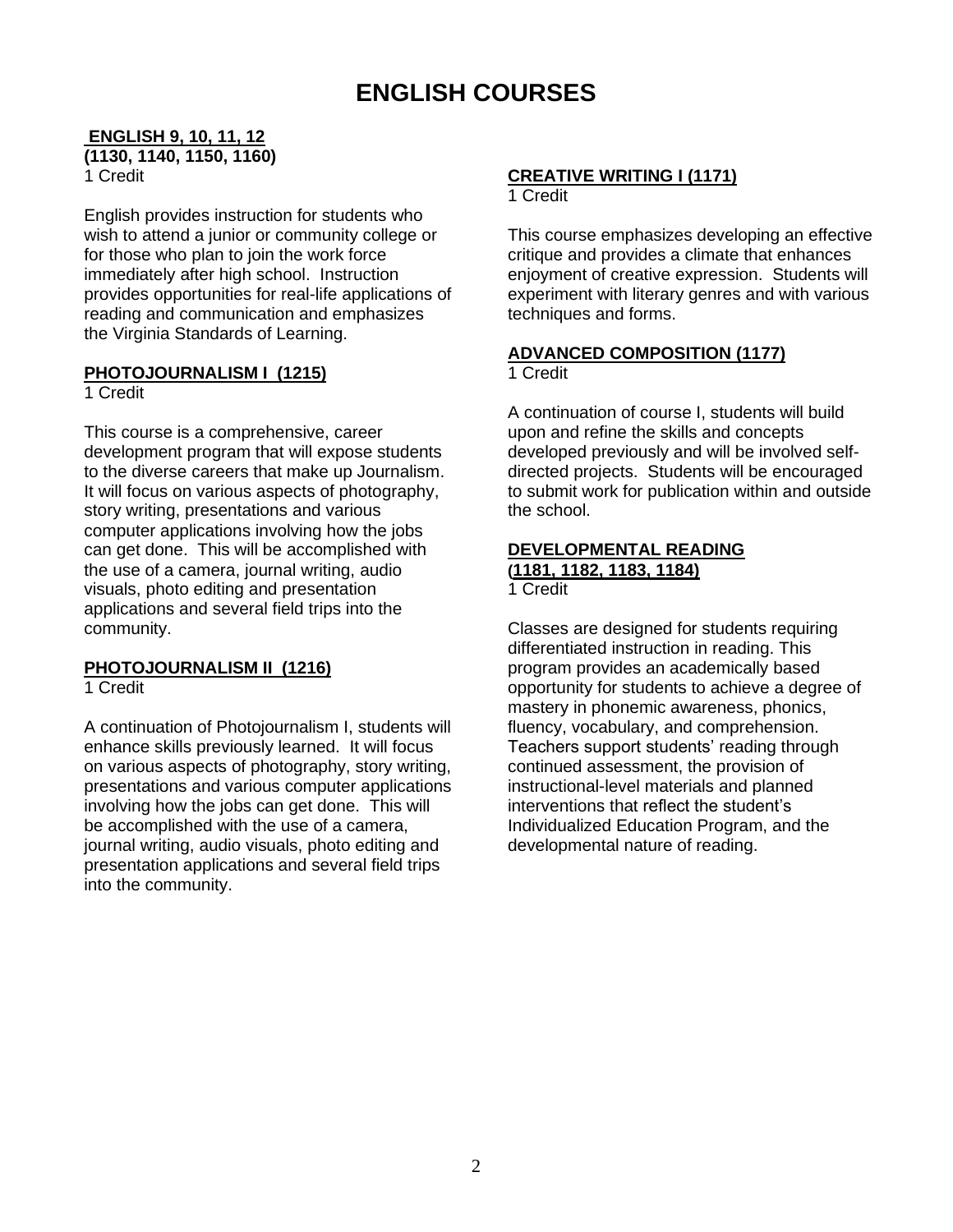## **HISTORY AND SOCIAL SCIENCES COURSES**

#### **WORLD GEOGRAPHY I (2210)**

1 Credit

Students will examine the environmental and cultural patterns of the major world regions. Students examine demographic and economic date and investigate the causes, effects, and possible solutions to current international conflicts, problems, and environmental concerns. Map skills are also emphasized.

### **WORLD HISTORY & GEOGRAPHY to 1500 (2215)**

1 Credit

Students will explore the historical development of people, places, and patterns of life from ancient times to approximately 1500 A.D. Historical topics and geo-graphical concepts will be linked to form a framework for studying history. Students will take the Standards of Learning test during this course.

#### **WORLD HISTORY & GEOGRAPHY 1500 to Present (2216)** 1 Credit

This course will examine the geographic and historic themes from the middle ages to the present. A strong emphasis will be placed on the people and events that influenced modern issues. The link between geography and world history will be emphasized. Students will take the Standards of Learning test during this course.

#### **VIRGINIA AND UNITED STATES HISTORY (2360)**

#### 1 Credit

Students will examine the political, economic, social and cultural growth of the United States, including the role of Virginia. Students will study major historical developments and their impact on modern society. Map and globe reading and comprehension skills will be emphasized. Students will take the Standards of Learning test upon completion.

## **VIRGINIA AND UNITED STATES**

**GOVERNMENT (2440)**

1 Credit

Students will examine both the structure and the function of the American government at the national and state levels. Students will study the American economy with an emphasis on consumer issues. They also will study the local government and the student's role as a citizen.

### **PSYCHOLOGY (2900)**

#### 1 Credit

This course is designed to introduce students to the systemic and scientific study of the behavior and mental processes of human beings and other animals. Students are exposed to the psychological facts, principles, and phenomena associated with major subfields such as research and methods, biopsychology, growth and development, learning and memory, and individual and group behavior.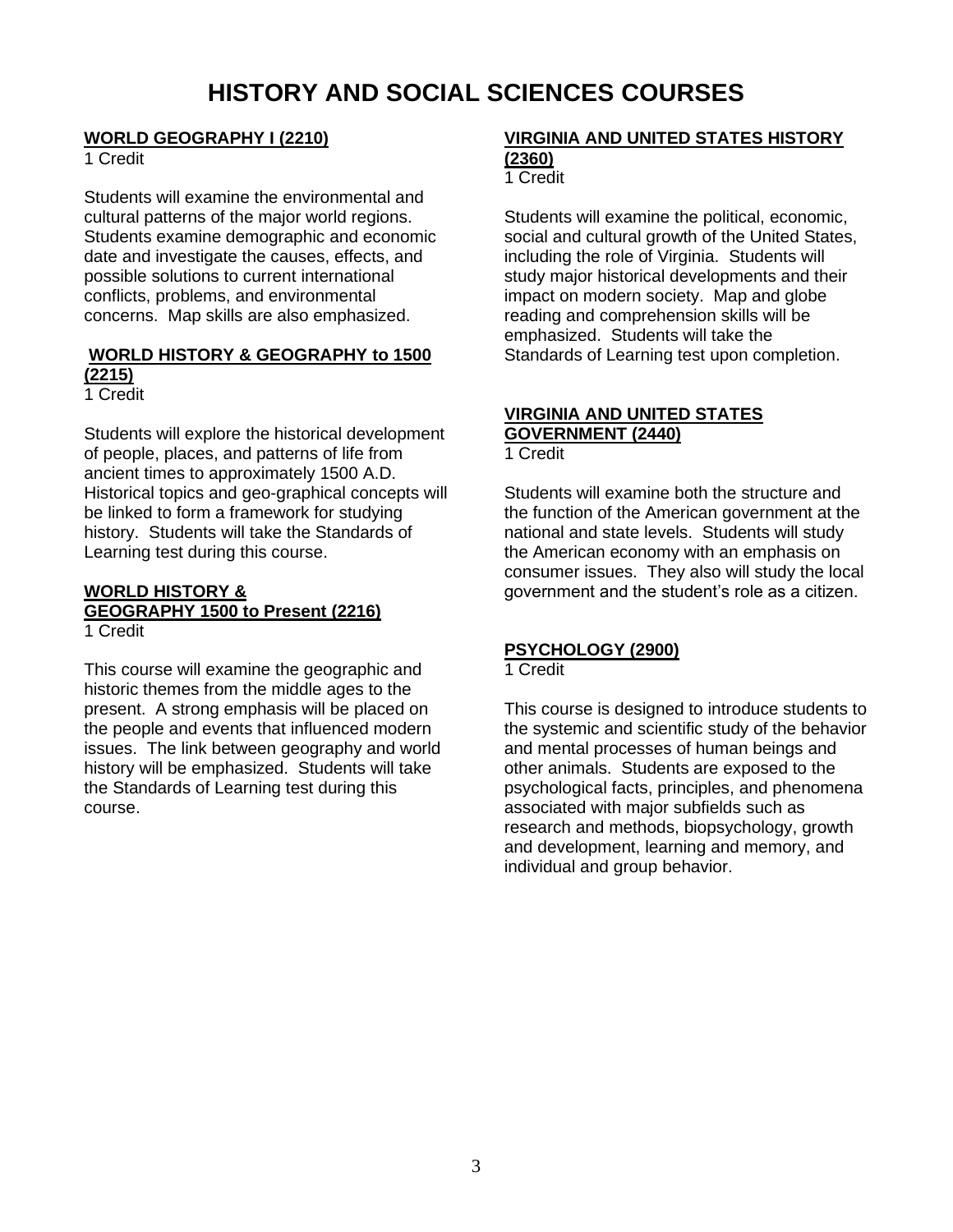## **MATHEMATICS COURSES**

### **ALGEBRA I (3130)**

1 Credit

Algebra I includes the use of technology in Algebra, Linear Equations and Functions, using Algebra to analyze data and problem solving using Algebra. Students will take the Standards of Learning Algebra I test.

#### **ALGEBRA I PART I (3131)**

1 Credit

Algebra I Part I is designed to strengthen a student's background for algebra and to cover he first half of Algebra I. Students who successfully complete this course will take Algebra I Part II.

#### **ALGEBRA I PART II (3132)**

1 Credit

Algebra I Part II is designed to cover the second half of algebra. Students will also have a brief introduction to topics that prepare them for Geometry. This course completes the Algebra I requirement. Students will take the Standards of Learning Algebra I test.

#### **GEOMETRY (3143)**

1 Credit

Geometry develops skills of spatial visualization and emphasizes the need for clarity and precision of language and mathematics. Through discovery, the study of logic and completion of proofs, students perceive the role of reasoning in both mathematical and non-mathematical situations. The elements of coordinate geometry are treated along with plane

geometry. Plane and solid figures are given a thorough treatment including relationships between figures, area, volume, and construction.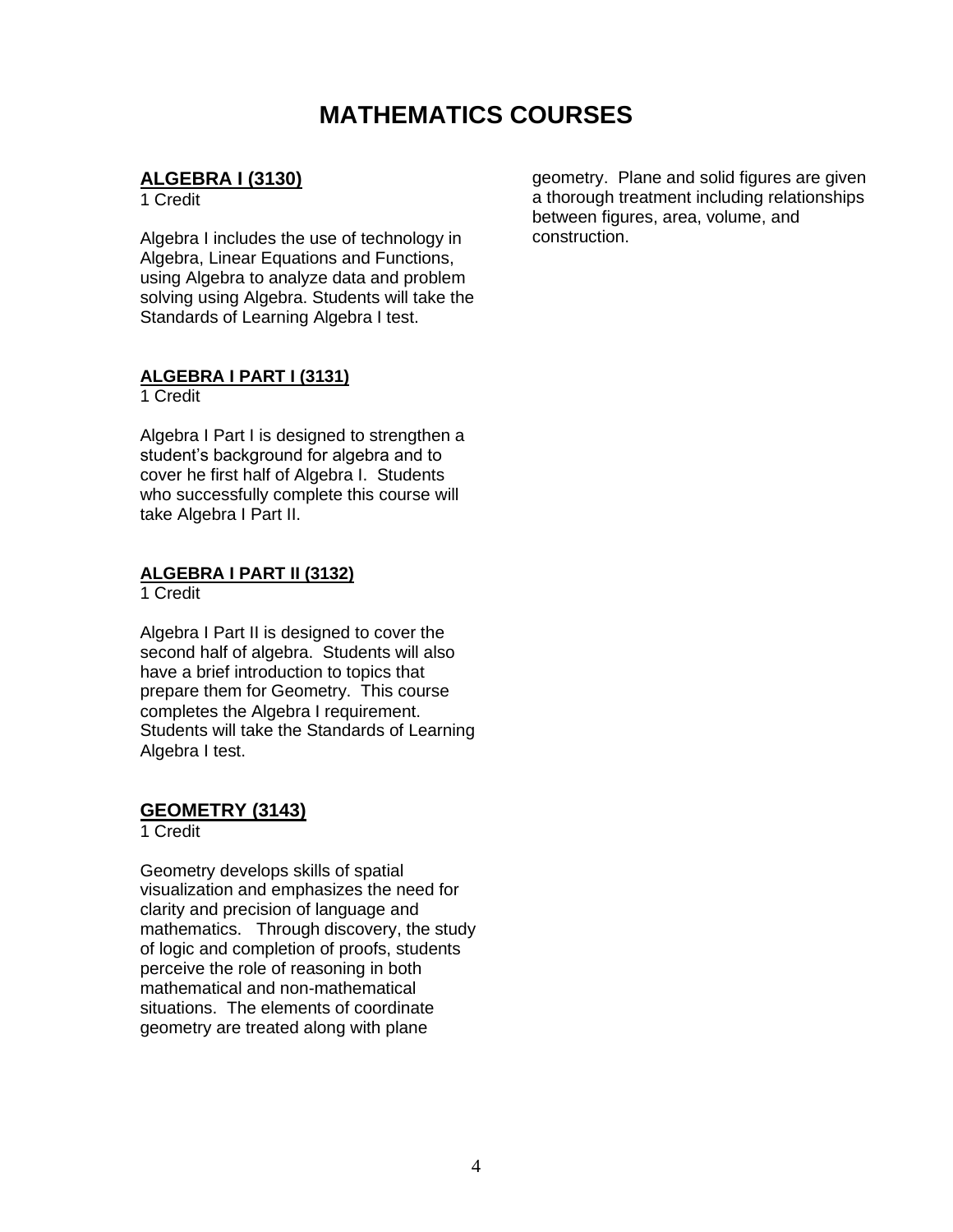## **MATHEMATICS COURSES**

### **ALGEBRA, FUNCTIONS, & DATA ANALYSIS (3134)**

1 Credit

*Can be applied toward a standard diploma. Course is taken before Algebra II.*

Students study functions and their behaviors, systems of inequalities, probability, experimental design and implementation, and analysis of data. Data will be generated by practical applications arising from science, business, and finance. Students will solve problems that require the formulation of linear, quadratic, or exponential equations or a system of equations.

#### **ALGEBRA II (3135)**

1 Credit

Algebra II expands and clarifies the concepts introduced in Algebra I. New topics include sequence and series, polynomial functions, introduction to logarithms, exponential functions, quadratic systems and conic sections. Emphasis is on algebraic processes and their use in problem solving. This course will enhance students understanding of the function concept. Students who complete this course will take the Standards of Learning Algebra II test

### **ECONOMICS & PERSONAL FINANCE (6120)**

1 Credit

Students are introduced to the basic theory of scarcity, different economic structures used by world societies, the roles of individuals and government in the operation of markets and the interconnection of the global economy. Students will also learn how to navigate the financial decisions they must face and to informed decision related to career exploration, budgeting, banking, credit insurance, spending taxes, saving, investing, buying/leasing a vehicle, living independently and inheritance. *The CTE credential can be met after successful completion of the W!SE assessment.* 

## **PERSONAL LIVING & FINANCE (3120)**

1 Credit

Students study personal financial decision making involved in daily life. Concepts learned include money management such as banking, budgeting, credit, taxes, insurance, and investments. Students learn how to transfer algebraic and geometric concepts into everyday usage such as finding averages, square footage, carpentry, proportions, etc. *The CTE credential can be met after successful completion of the W!SE assessment.*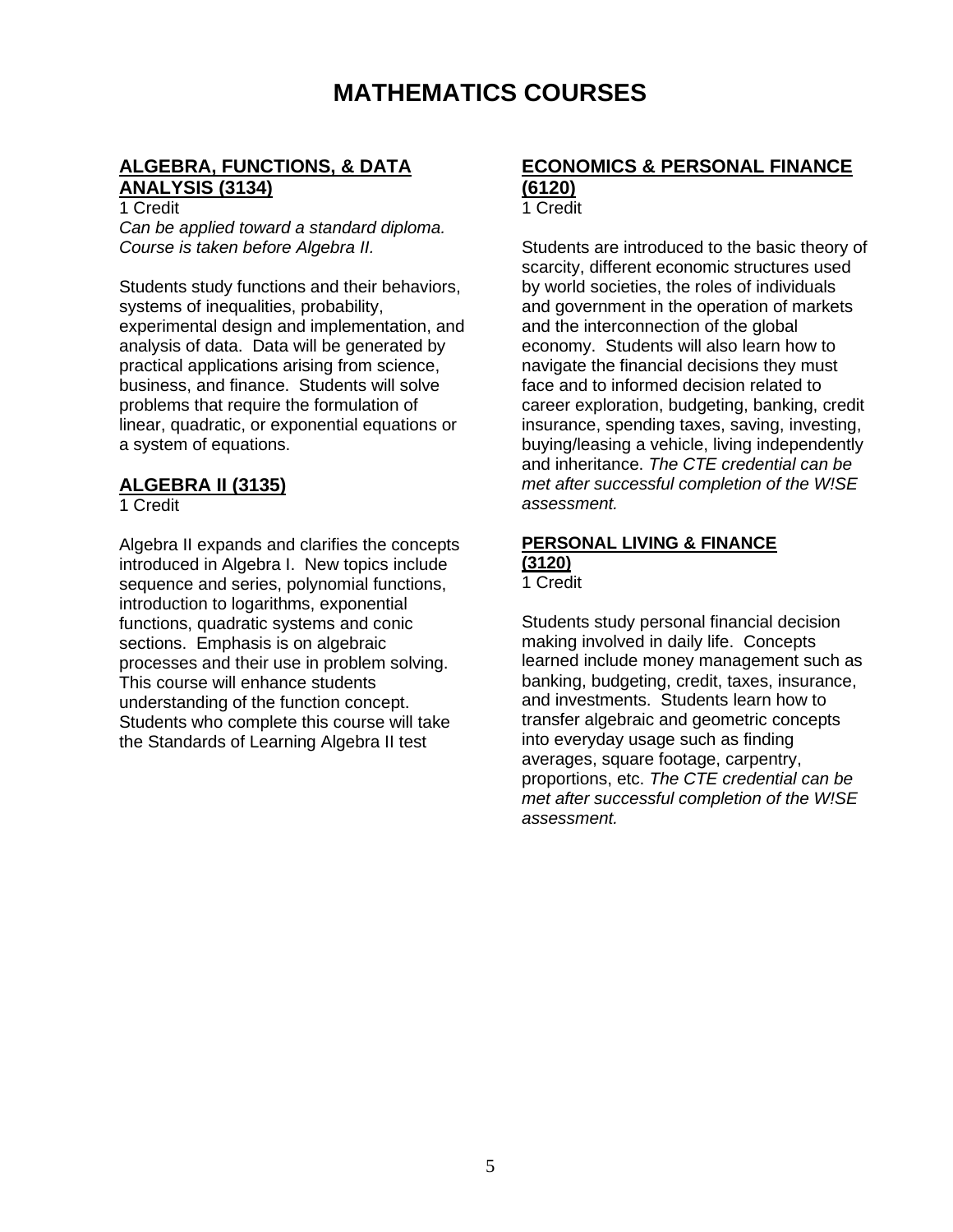## **SCIENCE COURSES**

#### **EARTH SCIENCE (4210)**

1 Credit

In this course, the student studies five major areas: physical geology, historical geology, meteorology, astronomy, and oceanography. Laboratory experiments are part of this class.

## **EARTH SCIENCE II: GEOLOGY (4240)**

1 Credit

This in-depth course deals with the physical and historical aspects of the Earth. Emphasis will be placed on those geological processes and features that the student has encountered or may encounter during his lifetime. Extensive laboratory experiences and occasional field excursions are provided to enhance the students understanding and application of the course material.

### **EARTH SCIENCE II: OCEANOGRAPHY (4250)**

1 Credit

In this course the theories of Earth's structure and plate tectonics will be presented as a base on which to build the explanation of the physical features of the ocean floor. Students will study the physical properties of sea water, marine chemistry, marine organisms, salinity and density, circulation within the oceans, waves, currents, tides, and oceanographic instruments and research. Emphasis will be placed on the major skills of practicing oceanographers and scientists.

## **BIOLOGY II: ECOLOGY (4340)**

1 Credit

In this course the concepts of communities and ecosystems along with the cycles and interrelationships of living and non-living components of our environment are presented. Particular focus is on man's influence on these systems and environmental stewardship.

### **BIOLOGY (4310)**

1 Credit

This course provides a program in biology which is both laboratory and lecture oriented. Included are the studies of cell structure and function, genetics, and the diversity of life. There is a strong emphasis on lab work.

## **BIOLOGY II: ANATOMY AND PHYSIOLOGY (4330)**

1 Credit

This is an advanced course which covers anatomy, physiology, and the pathology of humans.

### **CHEMISTRY (4410)**

#### 1 Credit

This course provides a program in biology which is both laboratory and lecture-oriented. Included are the studies of cell structure and function, genetics, and the diversity of life. There is a strong emphasis on lab work.

### **PHYSICS (4510)**

1 Credit

This course is designed to explore physical phenomena observed in our everyday world. Emphasis is placed on the study of motion, forces, energy, optics and electricity and magnetism. An understanding of basic math concepts is an integral part of this class.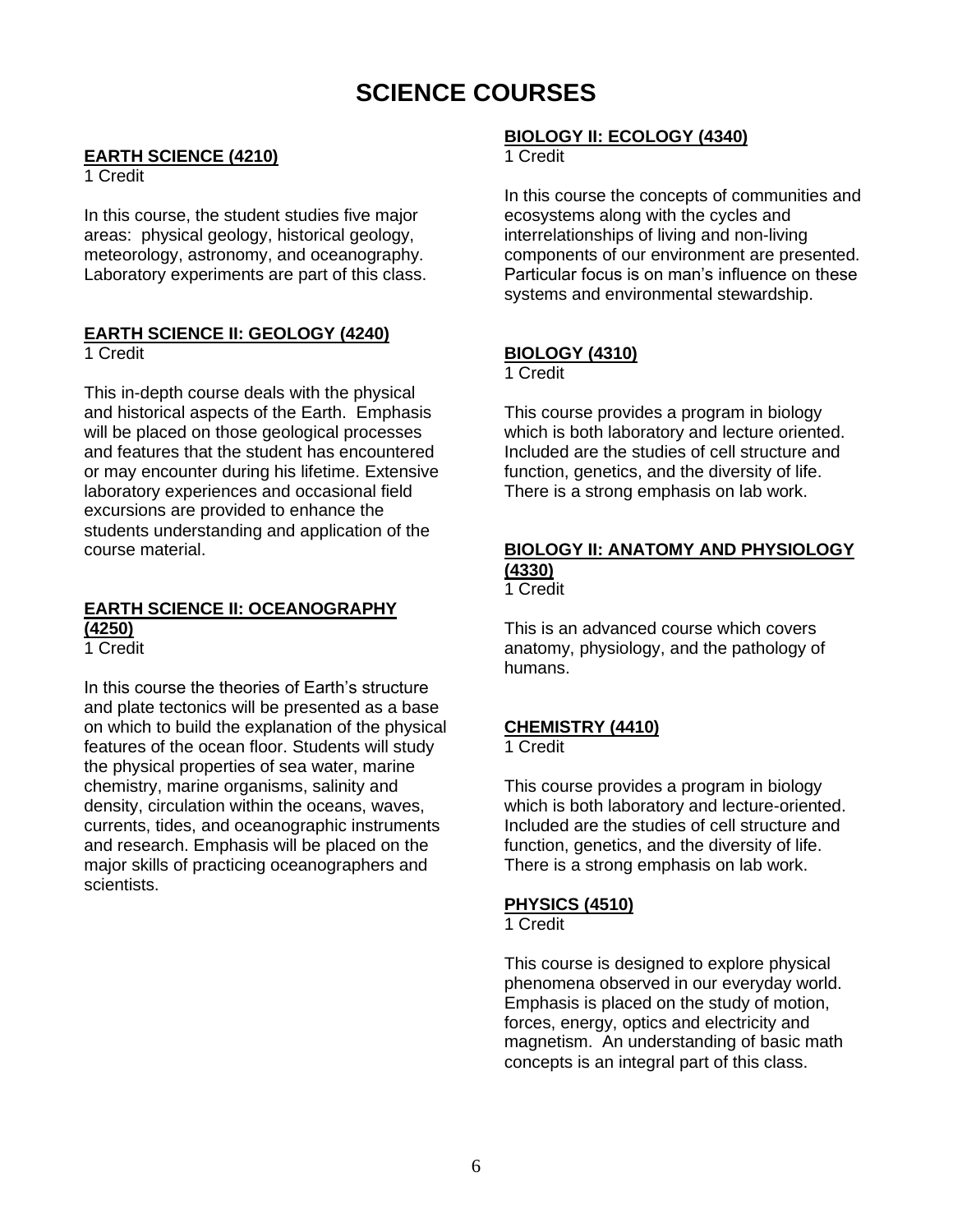#### **HEALTH AND PHYSICAL EDUCATION 9 (7300)**

1 Credit

Physical Education instruction emphasizes the participation of lifetime fitness activities and how it relates to personal wellness. During the health portion of this course, students will study alcohol, tobacco and drugs, diseases of the body, mental and emotional health, safety and injury prevention and violence prevention. *Students will be exposed to CPR and AED and may sit for certification with parental permission.*

### **HEALTH AND PHYSICAL EDUCATION 10 (7425)**

1 Credit

Physical Education instruction emphasizes the participation of lifetime fitness activities and how it relates to personal wellness. Classroom Driver's Education is offered as part of the health requirement.

### **DRIVER'S EDUCATION CLASSROOM INSTRUCTION (7015)**

.5 Credit

Classroom driver's education is a prescribed course which students complete online with the support of school staff. Once completed, students receive their green card which allows them to privately take the Behind-the-Wheel class.

#### **HEALTH & PE 10 (NO DRIVERS ED) (7400)** 1 Credit

Physical Education instruction emphasizes the participation of lifetime fitness activities and how it relates to personal wellness.

#### **ADVANCED PHYSICAL EDUCATION: INDIVIDUAL/DUAL SPORTS (7640)** 1 Credit

This elective is offered to students seeking to continue participating in another PE class. The class will provide physical fitness training to improve one's health and wellness. The daily routine will provide participation in a wide variety of individual and team sport activities and is supplemented with cardiovascular and fitness activities.

#### **ADAPTITIVE HEALTH AND PHYSICAL EDUCATION (7700)**

1 Credit *This course can be repeated for credit.*

Physical Education instruction emphasizes the participation of lifetime fitness activities and how it relates to personal wellness.

#### **ADVANCED PE: WEIGHT TRAINING (7650)** 1 Credit

This elective is offered to students seeking daily participation in fitness activities. Students will gain knowledge of muscle groups and the exercises that compliment them and how the human body benefits from cardiovascular activity.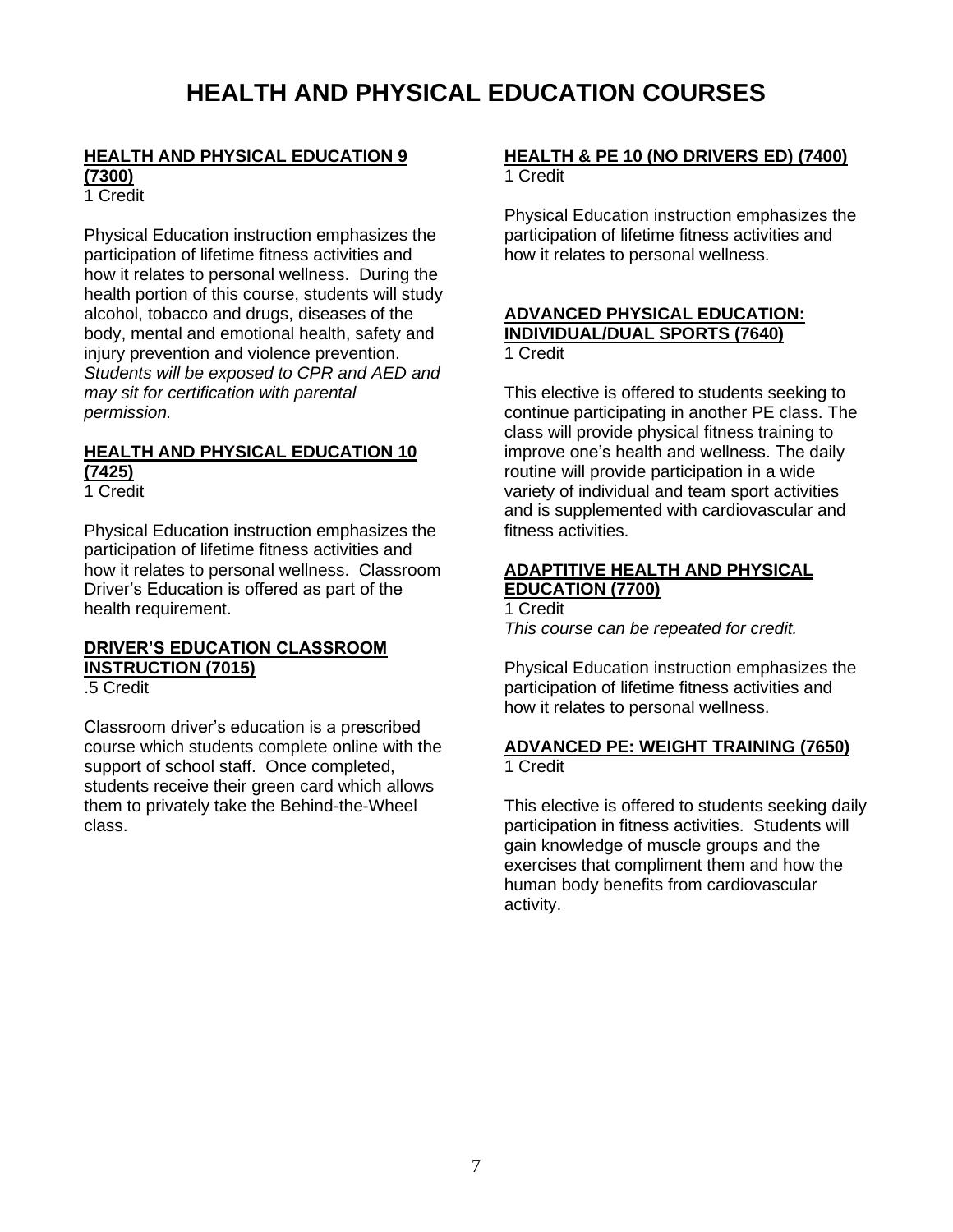## **FOREIGN LANGUAGE COURSES**

#### **FRENCH I (5110)**

#### 1 Credit

In the beginning course, students gain an understanding of the components of a foreign language and of the study skills necessary to learn a foreign language.

#### **FRENCH II (5120)**

1 Credit

In the second year, students continue to develop skills in listening, speaking, reading, and writing and to engage in active practice in real-life situations. Cultural study of the areas of the world where the language is spoken is expanded.

#### **FRENCH III (5130)**

1 Credit

In the third year, students complete their study of basic grammar of the language and continue to learn to communicate in real-life situations with increasing precision and accuracy. Students explore the use of the language in a wide range of cultural contexts.

#### **GERMAN I (5210)**

1 Credit

In the beginning course, students gain an understanding of the components of a foreign language and of the study skills necessary to learn a foreign language.

#### **GERMAN II (5220)**

1 Credit

In the second year, students continue to develop skills in listening, speaking, reading, and writing and to engage in active practice in real-life situations. Cultural study of the areas of the world where the language is spoken is expanded.

#### **GERMAN III (5230)**

#### 1 Credit

In the third year, students complete their study of basic grammar of the language and continue to learn to communicate in real-life situations with increasing precision and accuracy. Students explore the use of the language in a wide range of cultural contexts.

#### **GERMAN IV (5240)**

1 Credit

In the fourth year, students further develop proficiency in the language to increase understanding and appreciate of German culture. Students are expected to read and write in German with added proficiency.

#### **SPANISH I (5510)**

1 Credit

In the beginning course, students gain an understanding of the components of a foreign language and of the study skills necessary to learn a foreign language. As students begin to develop skills in listening, speaking, reading, and writing, they engage in active practice in real-life situations and in a variety of cultural contexts.

#### **SPANISH II (5520)**

1 Credit

In the second year, students continue to develop skills in listening, speaking, reading, and writing and to engage in active practice in real-life situations. Cultural study of the areas of the world where the language is spoken is expanded.

#### **SPANISH III (5530)**

1 Credit

In the third year, students complete their study of basic grammar of the language and continue to learn to communicate in real-life situations with increasing precision and accuracy. Students explore the use of the language in a wide range of cultural contexts.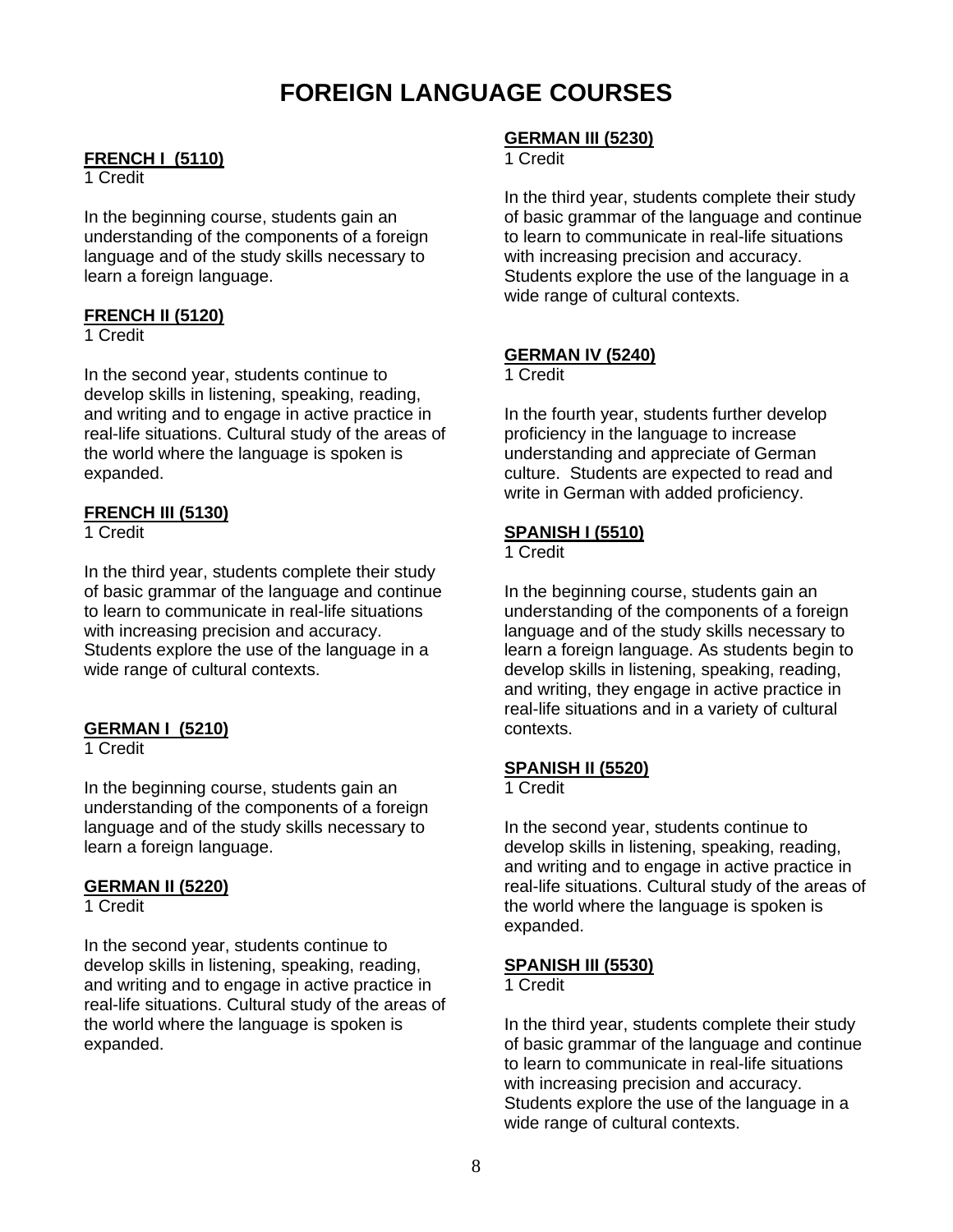## **MUSIC & ART ELECTIVE COURSES**

#### **ART I (Art Foundations) (9120)**

1 Credit

This is the first of a two-part series of Art Appreciation exploring art from 15,000 BC to the present. Students will study the concepts and principles of art including line, form, shape, texture, color and space. The students will work in various media such as charcoal, pencil, pen & ink, crayons, markers, water colors and acrylics. Field trips to area museums and art galleries as well as research will supplement instruction.

#### **ART II (Intermediate) (9130)**

1 Credit

This is the second of a 2-part serious of Art Appreciation. Students will work with 3 dimensional projects, computer art, and literary art. The students will work in various media such as charcoal, pencil, pen & ink, crayons, markers, water colors and acrylics. Field trips to area museums and art galleries as well as research will supplement instruction

#### **GENERAL MUSIC (9214)**

1 Credit

Students explore areas related to music in the vocational (career-oriented outcomes), academic (music theory and history), belongingness (social interactions between students), and agency (selfesteem, motivation, and emotional development) domains to gain an appreciation and benefit of music.

#### **GUITAR I, II (9245, 9247)**

1 Credit

A brief history of the guitar along with a study of its respective musical styles will be covered in this course. Students will gain enhanced appreciation for music through playing the guitar and will learn how to read music notation, chord symbols, and tablature.

#### **ART III (Advanced Intermediate) (9140)** 1 Credit

The students will work in various media such as charcoal, pencil, pen & ink, crayons, markers, water colors and acrylics. Students will develop skills in a variety of 2-dimentional media. The course will refine established skills through the use of a variety of 2 dimenstional media and place high emphasis on composition through organization of elements of art and use of principles of design. Fieldtrips to area museums and art galleries as well as research will supplement instruction.

### **ART IV (Advanced) (9145)**

#### 1 Credit

This course is designed to increase and develop skills in selected subject areas for the visually mature and advanced art student. The student will develop personal styles in approach and media and is encouraged to experiment creatively with materials and techniques. Fieldtrips to area museums and art galleries as well as research will supplement instruction.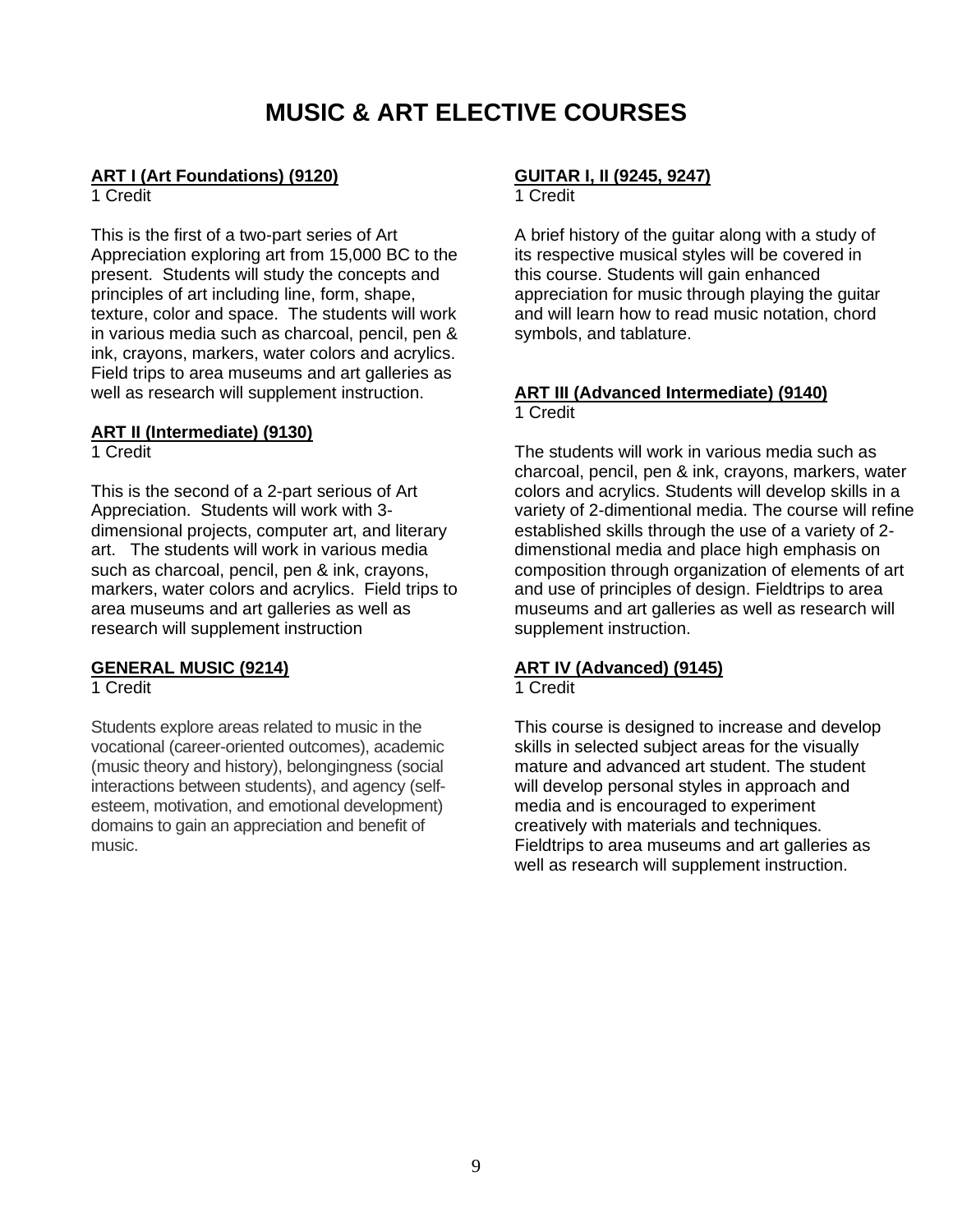## **ELECTIVE COURSES**

#### **KEYBOARDING APPLICATIONS (6153)**

1 Credit

Students develop or refine touch keyboarding for the input of information. These skills are applied using computer software to produce a variety of personal and professional documents including resumes, letters, and reports.

### **COMPUTER LITERACY (0121)**

1 Credit

Computer/technology skills are essential components of every student's education. This is the first of a two-part series of computer training. Students will explore the business/personal life applications of word processing, spreadsheets, and presentations with MS PowerPoint and database applications. Photo editing will also be introduced utilizing Corel Draw and Corel Paint.

## **INDIVIDUAL DEVELOPMENT (8209)**

1 Credit

Students focus on encouraging personal potential of self and others throughout the life span, enhancing positive views of self and others, managing stressful situations, and formulating a plan to achieve career goals.

#### **INDEPENDENT LIVING SKILLS (7896)** 1 Credit

This course will cover the topics of shopping and financial management, health and safety, self-determination, and accessing and using public transportation, social, and recreational facilities. *Students may earn a Cyber Safety Certification upon completion of this course.*

#### **LIFE PLANNING (8226)** 1 Credit

This is a comprehensive, career development program for students making the transition to life after high school. Students develop a lifemanagement plan with emphasis on building and maintaining healthy relationships and functional families; developing strategies for lifelong career planning; and establishing a plan for using resources. Textbooks, audio visuals, resources from the Internet, and several field trips into the community will supplement class instruction.

## **SOCIAL DEVELOPMENT INSTRUCTION**

**(22253)** 1 Credit

*This course can be repeated for credit.*

Students focus on appropriate interactions with peers and adults. Topics covered will include making and keeping friends, interacting with the opposite sex, handling group pressure, expressing anger, responding to requests, and using self-control.

#### **INTRODUCTION TO CULINARY ARTS (Cooking) (8249)** 1 Credit

This course is intended to prepare students for eventual enrollment in the culinary arts program. Students will receive an introductory experience in the kitchen which will include hands-on learning experiences. Students must complete the Occupational Safety and Health Administration (OSHA) CareerSafe.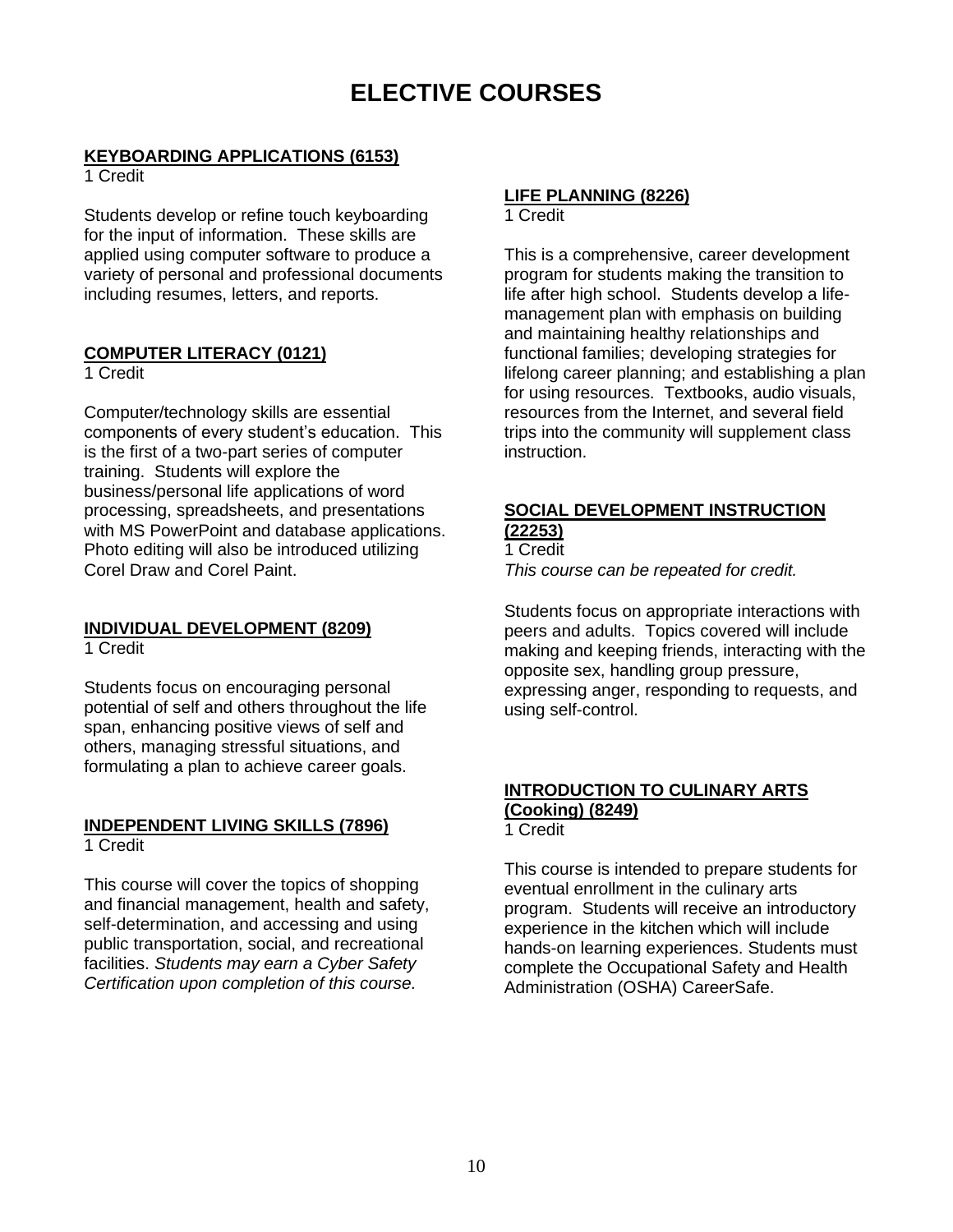## **ELECTIVE COURSES**

#### **CAREER, COMMUNITY, & FAMILY CONNECTION (8205)**

1 Credit

This course combines the study of career development and family management. Students will study building healthy relationships, dealing effectively with family stressors and conflicts, and managing work, family roles and responsibilities.

#### **SOL PREP**

Students who have not passed the  $8<sup>th</sup>$  grade SOL Assessment, who have experienced academic difficulties, or who have not passed specific End-of-Course Tests may be assigned to a course in the area(s) of their weakness(es). This course provides students the opportunity to strengthen academic skills prior to taking End-of-Course Tests.

#### **FUNCTIONAL ACADEMICS (7843)**

1 Credit

Students focus on academic skills needed in order to function within the community. Reading, math and writing skills are taught within units which cover personal information, personal safety, communication, time, money management, food, and community. Individual IEP goals and objects are included in the instruction.

#### **VIRTUAL COURSE OFFERINGS**

Credits may vary

The Gladys H. Oberle School utilizes technology and VDOE approved online providers to offer high school courses online to students who exhibit a motivation to extend their learning beyond the courses offered at the Oberle School. Typical examples of the classes students take include foreign languages and higher-level math and science classes.

#### **ADAPTED CURRICULUM**

An adapted curriculum is available for students who are working towards an Applied Studies diploma. The curriculum focus for these students is addressed through their IEP goals and objectives. Assessment is provided through the Virginia Alternative Assessment Program (VAAP) in grades 6, 7, 8, and 11 in the core subject areas of reading, math, science, and history.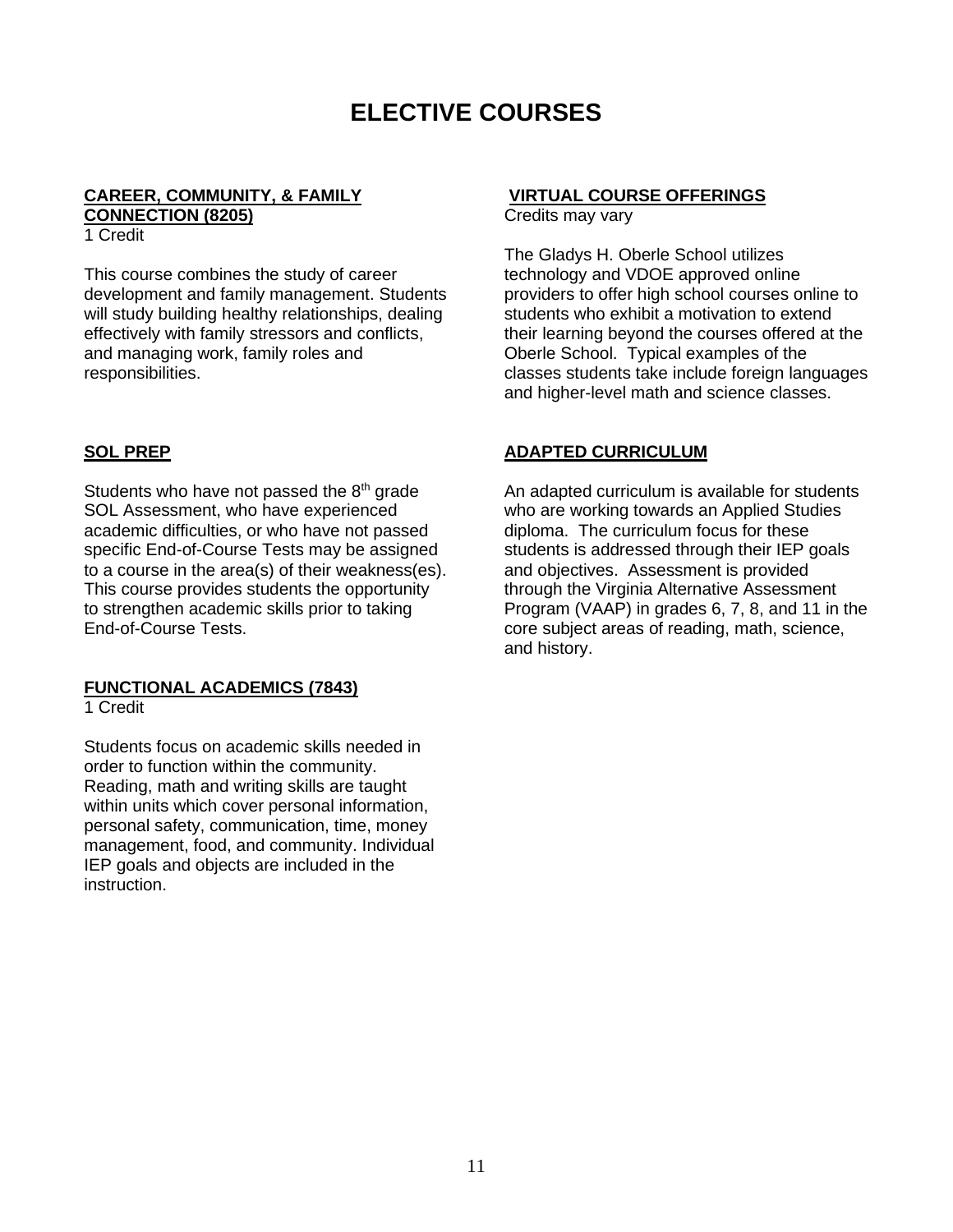## **CAREER & TECHNICAL EDUCATION COURSES**

\*\*\*Students enrolled in this course may receive a training incentive.

## **\*\*\*BASIC SMALL ENGINE REPAIR (8724)**

1 Credit

Topics covered will include fuel and emission control systems, carburetion, ignition systems and lubrication systems. Students must complete the Occupational Safety and Health Administration (OSHA) CareerSafe.

#### **\*\*\*SMALL ENGINE REPAIR (8021)** 1 Credit

This course carefully details the many systems, tools, and parts involved in the successful repair and also cover preventative maintenance. Students also learn more about career opportunities available. Students must complete the Occupational Safety and Health Administration (OSHA) CareerSafe.

#### **\*\*\*OCCUPATIONAL ORIENTATION:** *BIKE REPAIR (9805)*

1 Credit *This course can be repeated for credit.*

This course is designed to teach students the basis of maintaining bicycles from simple bearing system overhauls to tune-ups. Students must complete the Occupational Safety and Health Administration (OSHA) CareerSafe.

### **\*\*\*OCCUPATIONAL ORRIENTATION -** *AUTO DETAIL* **(9805)**

1 Credit

This course is designed to expose students to cleaning services that meet the specifications of clients and/or the company for which they work. Students are tasked with vacuuming interiors to more intensive cleaning jobs, including hand washing vehicles, steaming, deodorizing interiors, applying protective agents to vehicles, polishes, and waxes.

#### **\*\*\*CARPENTRY I, II & III (8601, 8602, 8603)** 1 Credit

This course carefully details the many tools, systems, design and blueprints that are currently being used by contractors in the field of construction. Safety in the shop and workplace are emphasized. Students will also explore career opportunities. Students will complete the OSHA-10 (Occupational Safety and Health Administration CareerSafe) certification. Students will have an opportunity to participate in local and state level Skills USA activities and competitions.

#### **\*\*\*BUILDING TRADES I, II (8515, 8516)** 1 Credit

This course is designed to give students an introduction to the world of construction and maintenance for residential applications and through progress sections of this course, will also include commercial applications. Concepts in safety, tool usage, reading blueprints, designing electrical circuits, trouble shooting circuitry, and career exploration will be examined. Students will have an opportunity to participate in local and state level Skills USA activities and competitions.

#### **INTRODUCTION TO AGRICSCIENCE (8003)**

#### 1 or 2 Credits

*This course can be repeated for credit.*

Students explore science as it relates to agriculture and develop an understanding of human relations, communication, the importance of agriculture to the economy, and key scientific terms related to the field of agriculture.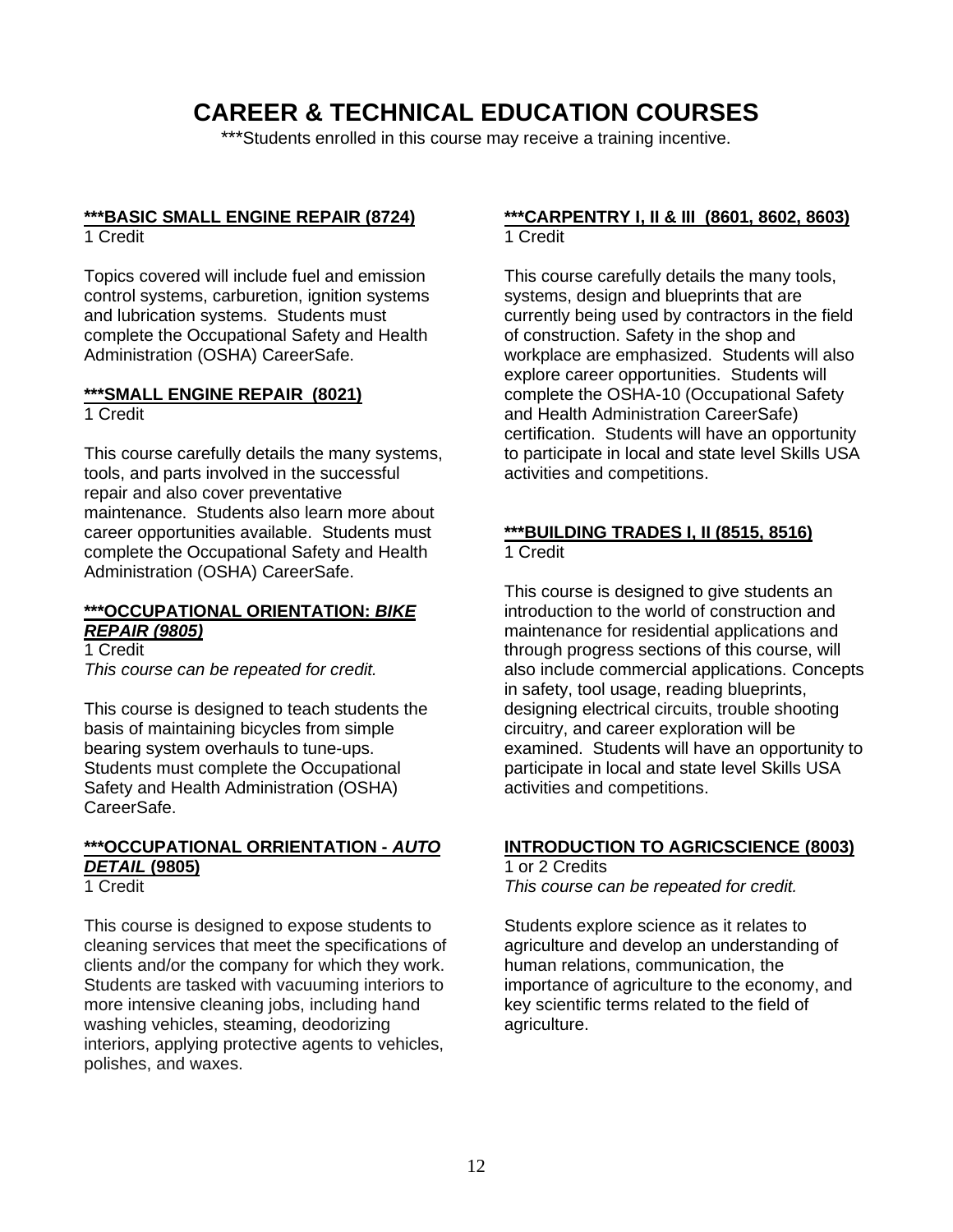## **CAREER & TECHNICAL EDUCATION COURSES**

\*\*\*Students enrolled in this course may receive a training incentive.

#### **\*\*\*CULINARY ARTS I (8275)**

#### 1 Credit

The fundamentals of food preparation techniques, equipment identification, meal presentation and menu planning are taught. Students will spend a major portion of their class time in the kitchen. Students must complete the Occupational Safety and Health Administration (OSHA) CareerSafe.

#### **\*\*\*CULINARY ARTS II (8276)**

#### 1 Credit

Students will receive instruction in the preparation of special dishes and salads, methods of broiling, steaming, and menu planning. Students will spend a major portion of their class time in the kitchen preparing lunch for students and staff. Students must complete the Occupational Safety and Health Administration (OSHA) CareerSafe.

#### **\*\*\*CULINARY ARTS SPECIALIZATION (8279)**

2 Credits (36 weeks)

Students will be exposed to advanced cooking techniques. In addition of completion of the OSHA program they will also have the opportunity to participate in the National Restaurant Association ServSafe program of students for national certification. Students spend the majority of their time preparing meals for the school. Students will have an opportunity to participate in local and state level Skills USA activities and competitions.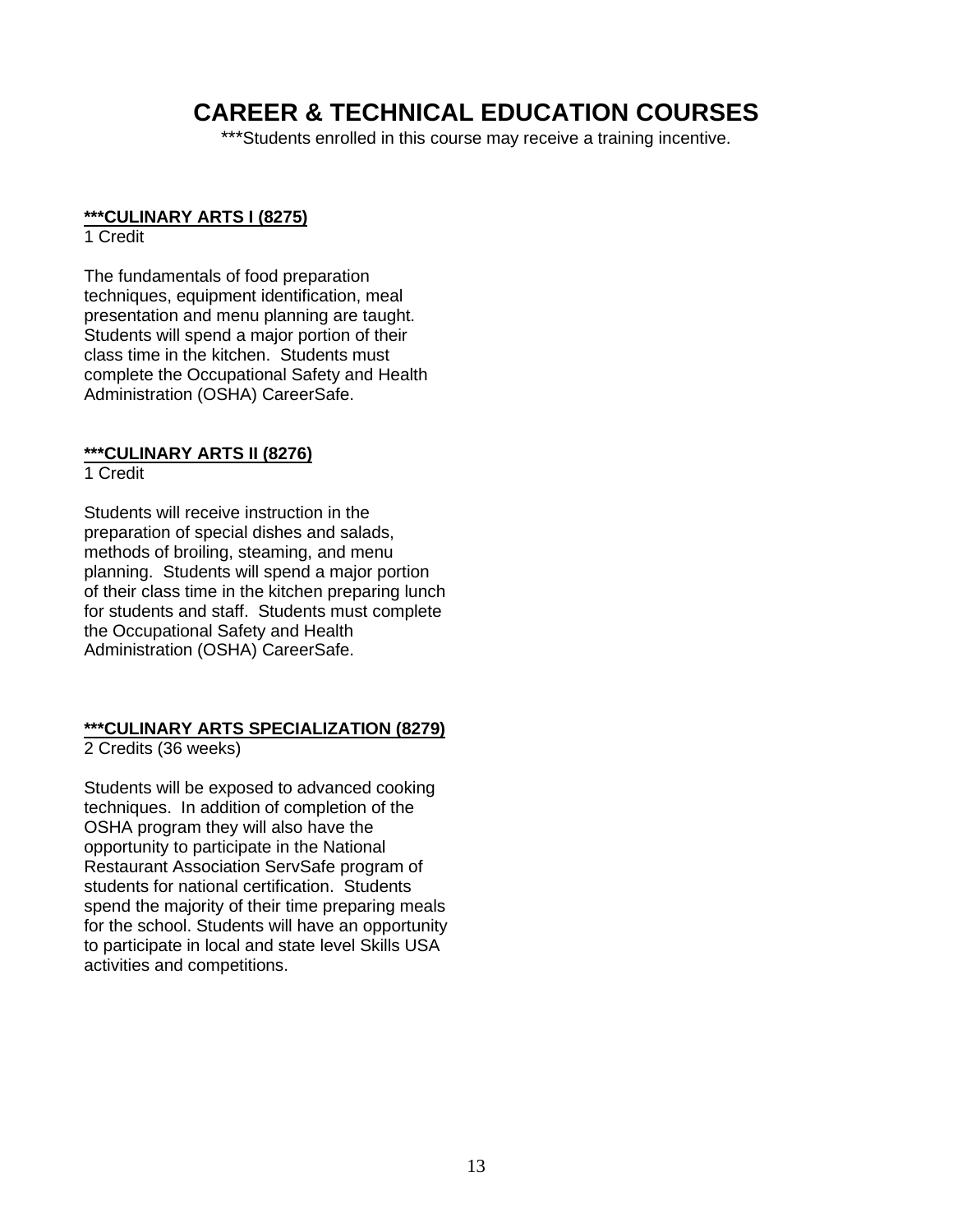## **CAREER & TECHNICAL EDUCATION COURSES**

\*\*\*Students enrolled in this course may receive a training incentive.

#### **INTRODUCTION TO HEALTH & MEDICAL SCIENCES (8301)**

1 Credit

This course introduces students to a variety of health care careers and develops basic skills required in all health and medical sciences. It is designed to help students understand the key elements of the health care system and to learn basic health care terminology. Instruction emphasizes safety, cleanliness, professionalism, accountability and efficiency within the health care environment.

#### **HEATH ASSISTING CAREERS (8331)**

1 Credit

Students explore opportunities in the health care field by developing basic skills common to several assisting careers. They study basic terminology and explore the variety of career options available in the health care industry. Various fieldtrip opportunities will be available to see the careers in action.

#### **MENTAL HEALTH ASSISTING CAREERS (8332)**

1 Credit

Students learn and practice basic skills common to many mental health occupations. Instruction covers disorders, first aid, safety, basic mental health needs, and other topics.

#### **MEDICAL TERMINOLOGY: (8384)** 1 Credit

This course explores the root words, suffixes and prefixes of the vocabulary used in medical offices, hospitals and other health settings. Students review the nervous, skeletal, cardiovascular, muscle and other major systems of the human body, and they discuss terms related to physiology, anatomy and pathological conditions. Students learn to spell, define and pronounce common medical terms.

## **DESIGN MULTI-MEDIA & WEB (6632)**

1 Credit

Students will demonstrate knowledge of hardware, software, and operating systems, and apply principles of layout and design through the design and creation of graphic design, multimedia and website projects. *Students enrolled in this course will development the yearbook.*

#### **IMAGING TECHNOLOGY (8474)** 1 Credit

Students will learn the history and development of photography, identify camera types, parts of the camera, and camera systems, controls and speeds. Students will also learn to compose images using balance, use of foreground, middle ground, and background. Utilization of software to manipulate digital images will also be covered. *Prerequisite to Imaging Tech. II.*

#### **\*\*\*IMAGING TECHNOLOGY II ( )** 1 Credit

Students will further explore concepts learned in 8474 through authentic application in the field. *Successful completion of this course may lead to certification.*

#### **INTRO to DRONE TECHNOLOGY ( )** 1 Credit

Students will learn the many uses drones have in today's world in a fun, exciting, and competitive way. Career connections are made so that students also learn how drones are utilized on the job site. Students are given realworld experiences to simulate field use.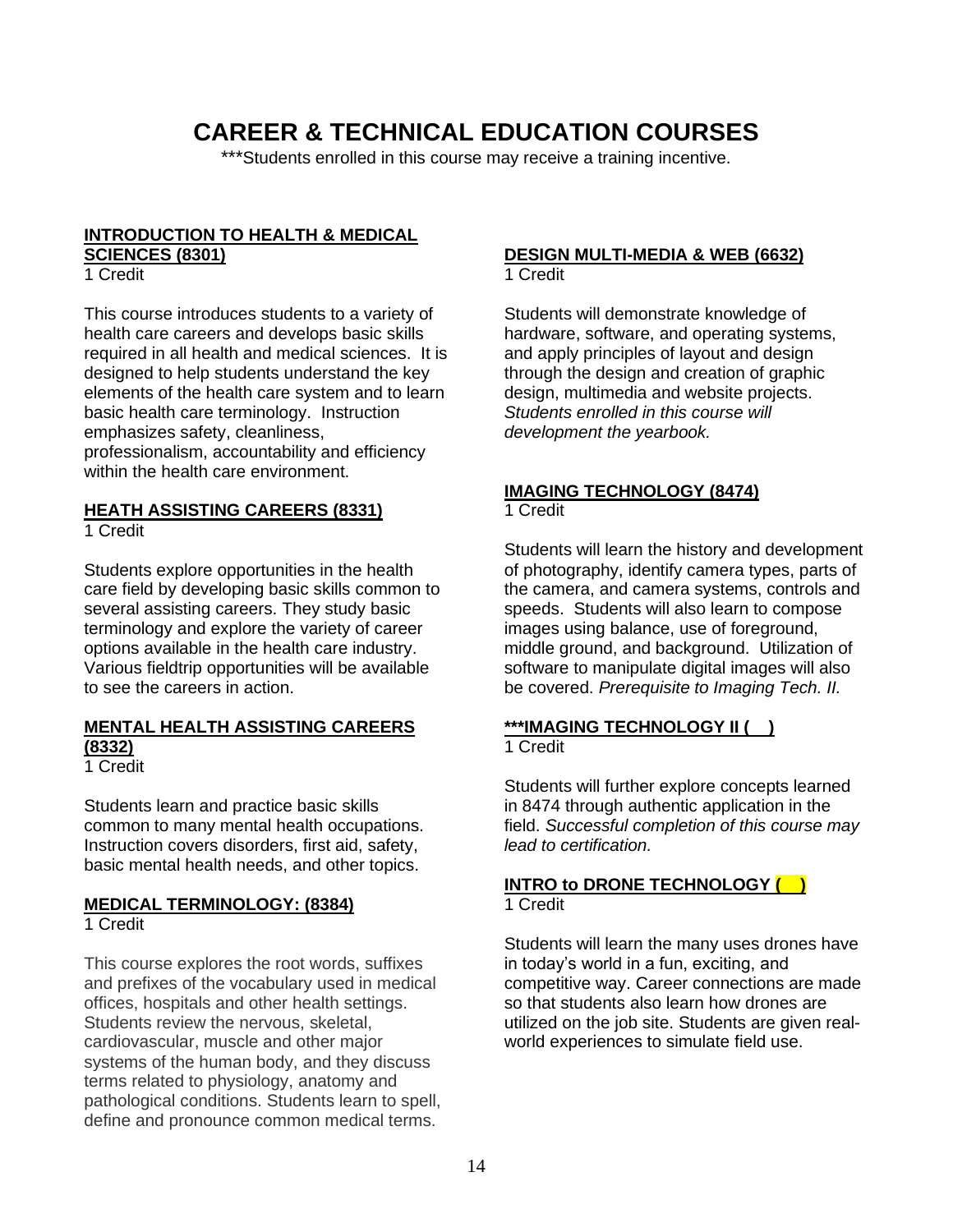#### **COMPUTER PROGRAMMING I (6640)** 1 Credit

Students will develop an understanding of basic programming language – Python. Python is

both beginner-friendly and currently used by major corporations (such as Google). It is a popular programming language used in Data Science among other growing tech fields like Machine Learning. Students will create code in a game-like platform using Loops, Nested Loops, Variables and more. *Prerequisite to 6641.*

#### **\*\*\* COMPUTER PROGRAMMING II (6641)** 1 Credit

Students will continue to study programming and developing code in a slightly more advanced format – Adv Python. *Completion of this course may lead to CPEP Certification. Students must successfully complete 6640 before enrolling in this course.*

#### **CYBERSECURITY FUNDAMENTALS (6302)** 1 Credit

Students will focus on the evolving and pervasive technological environment with an emphasis on securing personal, organizational, and national information. Students will be introduced to the principles of cybersecurity, explore emerging technologies, examine threats and protective measures, and investigate the diverse high-skill, high-wage, and high-demand career opportunities in the field of cybersecurity.

## **ENTREPRENUERSHIP (9093)**

1 Credit

This course walks students through the entrepreneurship process incorporating crosscurricular skills like math, public speaking, creative arts, and critical thinking. Students will authentically apply concepts to design and launch a business from inception to realization.

### **INTRO TO ED. FOR EMPLOYMENT ( ) 1 Credit**

Students are introduced to authentic work experiences under the support and guidance of their classroom teacher. Students are placed on a training site in the community to learn "reallife" employment skills. *Students will complete the Workplace Readiness Assessment after successful completion of this course. Prerequisite to 9077.*

### **\*\*\*EDUCATION FOR EMPLOYMENT I: PREPARATION (9077)**

1 or 2 Credits *This course can be repeated for credit.*

Students investigate various occupational fields, examine occupational requirements, and select a career pathway. They begin to focus on improving and gaining skills required for specific occupations. Students are placed on a training site in the community to learn "real-life" employment skills. Students must successfully complete Intro to EFE before enrolling. *Prerequisite to 9086.*

#### **\*\*\*EDUCATION FOR EMPLOYMENT II: DEVELOPMENT (9086)**

1 or 2 Credits *This course can be repeated for credit.*

Students will begin to make the transition from school to work by gaining technical skills, conducting a job search and maintain successful employment by demonstrating positive work traits and attitudes. Students may also begin to seek competitive employment. Students enrolled in this course receive a training incentive.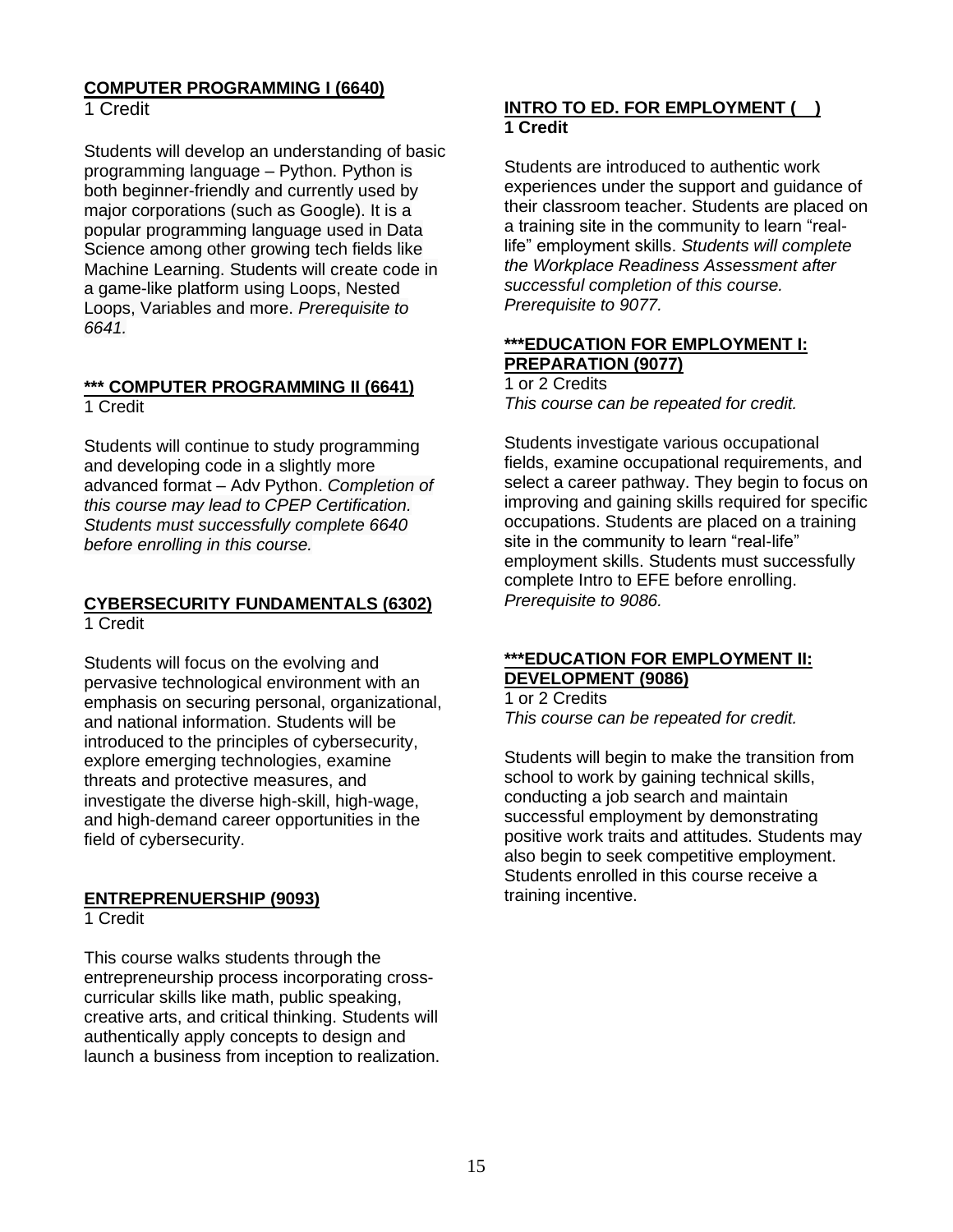# **MIDDLE SCHOOL PROGRAM**

#### **English Grades 6, 7, 8 (1109, 1110, 1120)**

This course emphasizes skill development in literature, writing, research, oral communication and media literacy. Students will continue to learn and expand the use of reading comprehension strategies. They will also enhance their literacy skills by developing more advance vocabulary and reading a variety of fiction, nonfiction and poetry. Students will plan, drat, revise and edit expository, narrative and persuasive pieces with attention to composition, written expression and usage/mechanics.

Students in 8<sup>th</sup> grade will complete the Grade 8 Reading and Grade 8 Writing SOL.

#### **Math 6 (3110)**

Middle school Math 6 places emphasis on the study of rational numbers to include integers, decimals, fractions and percent. Students will use ratios to compare data sets; identify and represent integers and their absolute value, use all four operations with rational numbers and integers; proportional relationships; focus on problem solving with area, perimeter, volume, and surface area; determine probability and use statistics; and investigate and solve practical problems involving equations and inequalities.

#### **Math 7 (3111)**

Middle school Math 7 places emphasis on algebraic foundations and proportional reasoning. Students will use order of operations to evaluate numeric and algebraic expressions, apply properties of real numbers, solve linear equations and inequalities, work with consumer application programs, work with rational numbers in a variety of ways, solve problems involving two and three-dimensional figures, probability, and statistics, perform statistical analysis, and analyze situations involving probability

### **Math 8 (3112)**

In the Math 8 course, students review and extend concepts and skills from previous math courses and study new content to better prepare them for high school mathematics. Students will gain proficiency in computation with rational numbers, identifying relationships of rational numbers, the use of proportions to solve a variety of problems, solving multi-step algebraic equations and inequalities, and representing functional relationships in a variety of ways. Other topics included are: plane geometry (including Pythagorean Theorem and transformations), solid geometry (including problem solving with surface area and volume), probability, and statistics.

#### **Science 6 (4105)**

This course covers the study of the life, physical, and earth sciences to include topics on energy, matter, the solar system and space exploration. Students learn about the natural and technological world, improve their inquiry skills, and ability to solve problems.

#### **Life Science 7 (4115)**

This course covers the study of living things which includes the scientific method, characteristics of life, cells, and classification of living things, viruses, bacteria, animals, plants, and genetics. Students will study cellular organization, the classification of organisms, populations, communities and ecosystems.

#### **Physical Science 8 (4125)**

This course will cover the study of the phases of matter, force and motion, work, simple machines, conservation and transformation of energy, heat waves, sound, light, electricity, and magnetism. The student will develop inquiry and problem-solving skills within the context of scientific investigation.

Students will complete an SOL test during this course.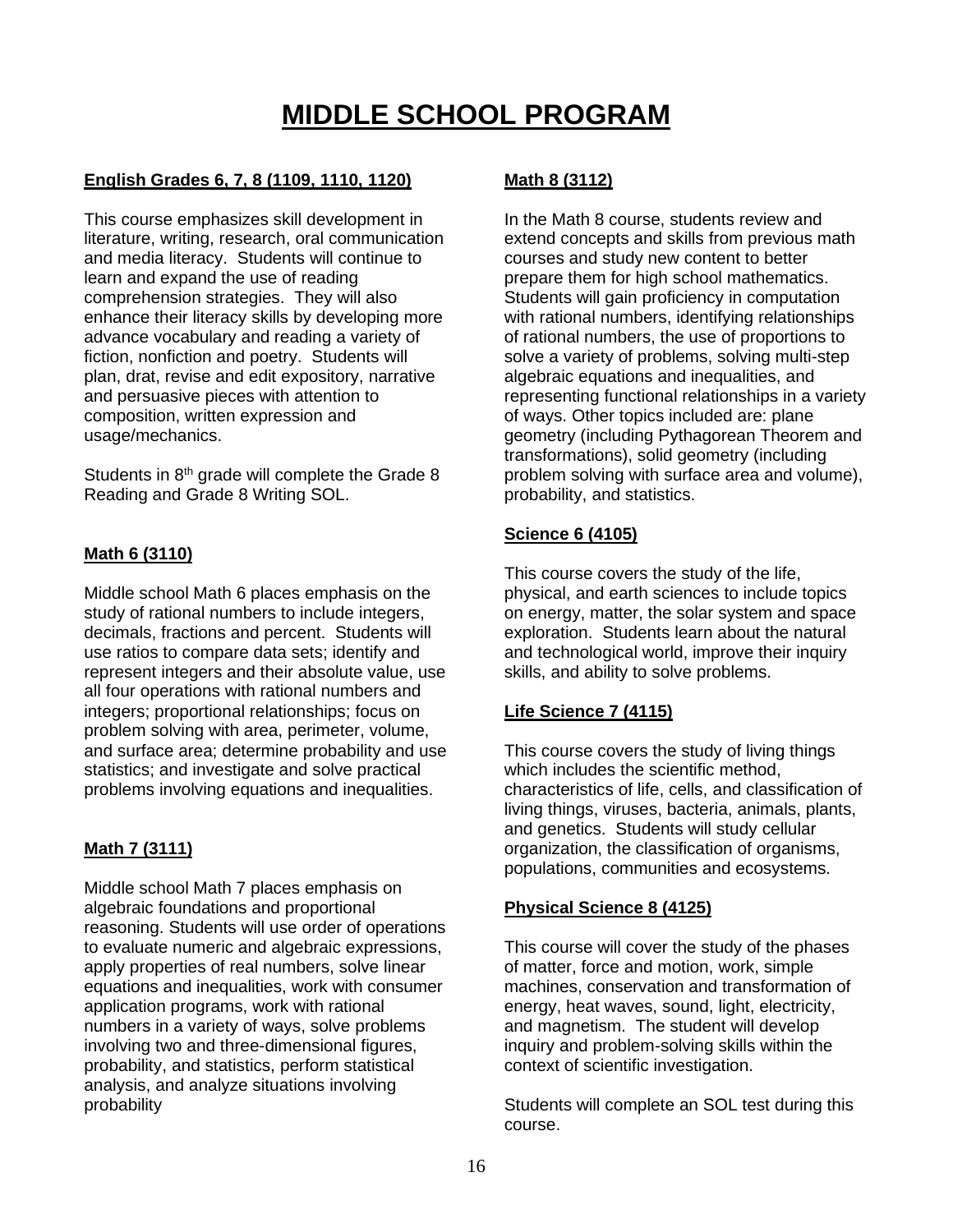#### **US History: 1865 to Present (2354)**

This course focuses on the beginnings of the US through the Civil War. In-depth study of the political, economic, social, and cultural development of the nation is covered.

#### **Civics and Economics 8 (2357)**

This course examines the basis for the study of governments at the national, state, and local levels. The role and responsibilities of informed citizens in the democratic decision-making processes are emphasized.

#### **WORLD HISTORY to 1500 (2215)**

Students in 8<sup>th</sup> grade take this course and will earn a high school credit. In this course, students will explore the historical development of people, places, and patterns of life from ancient times until 1500 A.D. in terms of the impact on Western civilization. The focus is on the Mesopotamian, Egyptian, Phoenician, Roman, African Kingdoms, Migrating Peoples, Islamic, Byzantine, and Medieval civilizations.

### **Health and PE 6, 7, 8 (7111, 7121, 7210)**

This course focuses on the development of basic skills for use in individual and team sports and well as the improvement of physical fitness. Health topics covered include nutrition, emotional health, health risk behaviors (drug, alcohol, and personal choices), personal safety, relationships, and hygiene. The Family Life Education program focuses on the topics of physiological changes in adolescence, transmission of HIV and prevention of AIDS as well as healthy relationships.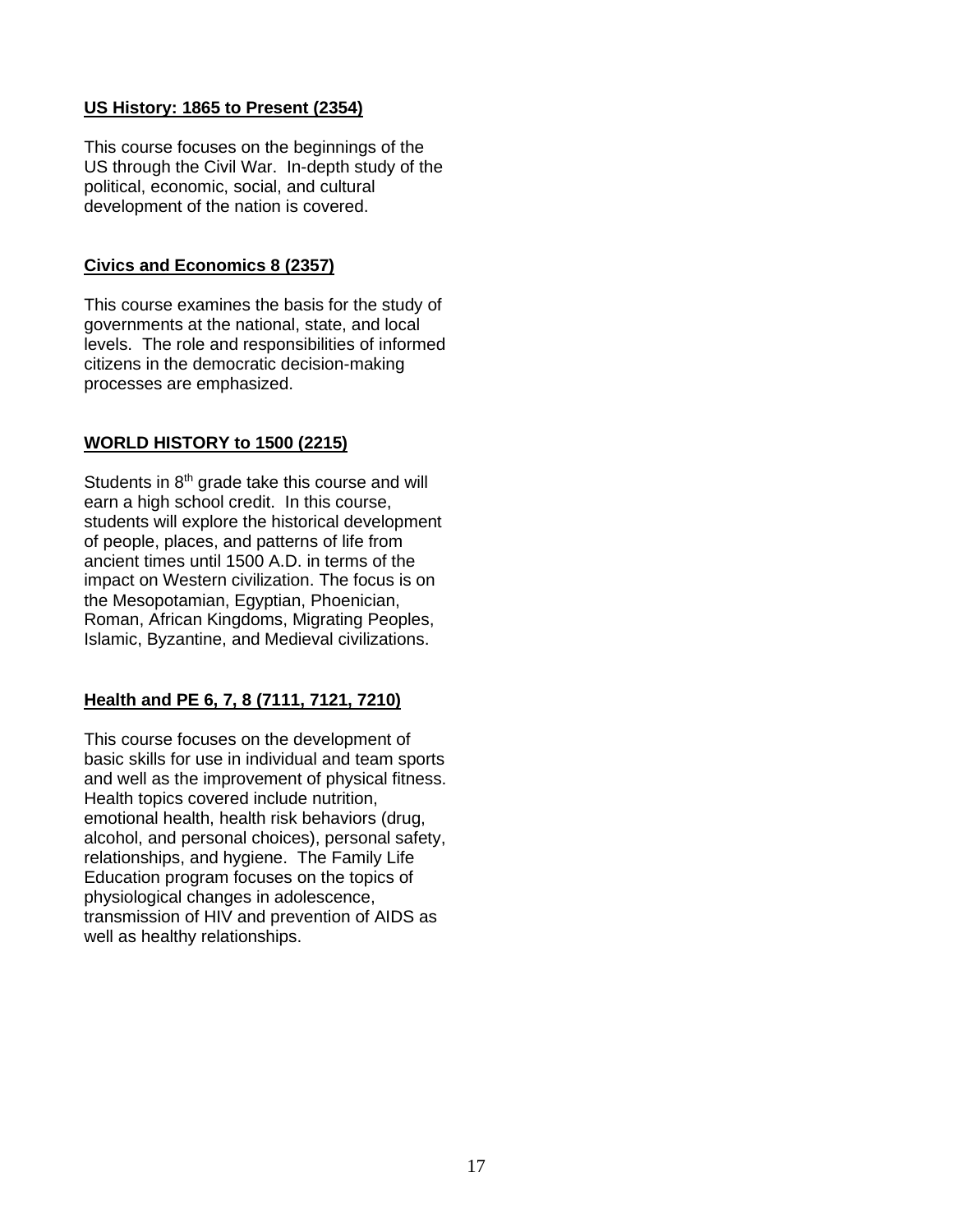## **Middle School Electives**

#### **World Language**

This course involves the study of the cultures of native French, German, Spanish, and Italian speaking people. Students will compare and contrast holiday traditions with other cultures. A highlight of each culture will be in the celebration of each culture's holidays with activities and food.

#### **Art Exploratory 6, 7, 8 (9103, 9105, 9115)**

This course is designed for the middle school student to investigate the various aspects of art which include concepts, color, and space. Students use various mediums for their projects.

#### **Bike Repair I, II, III**

This course is designed to teach students the basis of maintaining bicycles from simple bearing system overhauls to tune-ups. Students must complete the Occupational Safety and Health Administration (OSHA) CareerSafe.

#### **Helping Hands**

This course is designed to help students develop an appreciation of the concept of service to the community and helping others.

#### **Computer Concepts I, II, III**

This course is designed to help students develop and understanding of the usefulness of computers. Students will practice keyboarding skills and will apply learned knowledge to effectively use computer software to include some programs within Microsoft Office.

#### **Reading 6, 7, 8 (1106, 1107, 1183)**

This course is designed for students requiring differentiated instruction in reading. This program provides an academically based opportunity for students to achieve a degree of mastery in phonemic awareness, phonics, fluency, vocabulary, and comprehension. Teachers support students' reading through continued assessment, the provision of instructional-level materials and planned interventions that reflect the student's Individualized Education Program, and the developmental nature of reading.

#### **Career Investigation**

This course is designed introduce students to potential career options and will include exploring and identifying individual assets, interests and aptitudes which could potentially lead to occupational skills.

#### **Introduction to Technology**

Students will study the basic elements of all technology, including processes, energy, information and people. They will relate the impact of technology on society, environment, and culture to future consequences and decisions. Students utilize the design process through hands-on projects such as 3D printing, flight models, egg drop and more.

#### **Inventions and Innovations**

In this course, students will gain insights into the underlying fundamentals of technology through project- based learning. Students will also explore contemporary technological problems and invent new products or innovations as solutions. Students will utilize the design process through hands-on projects such as racers, rockets, structures a3D design and more.